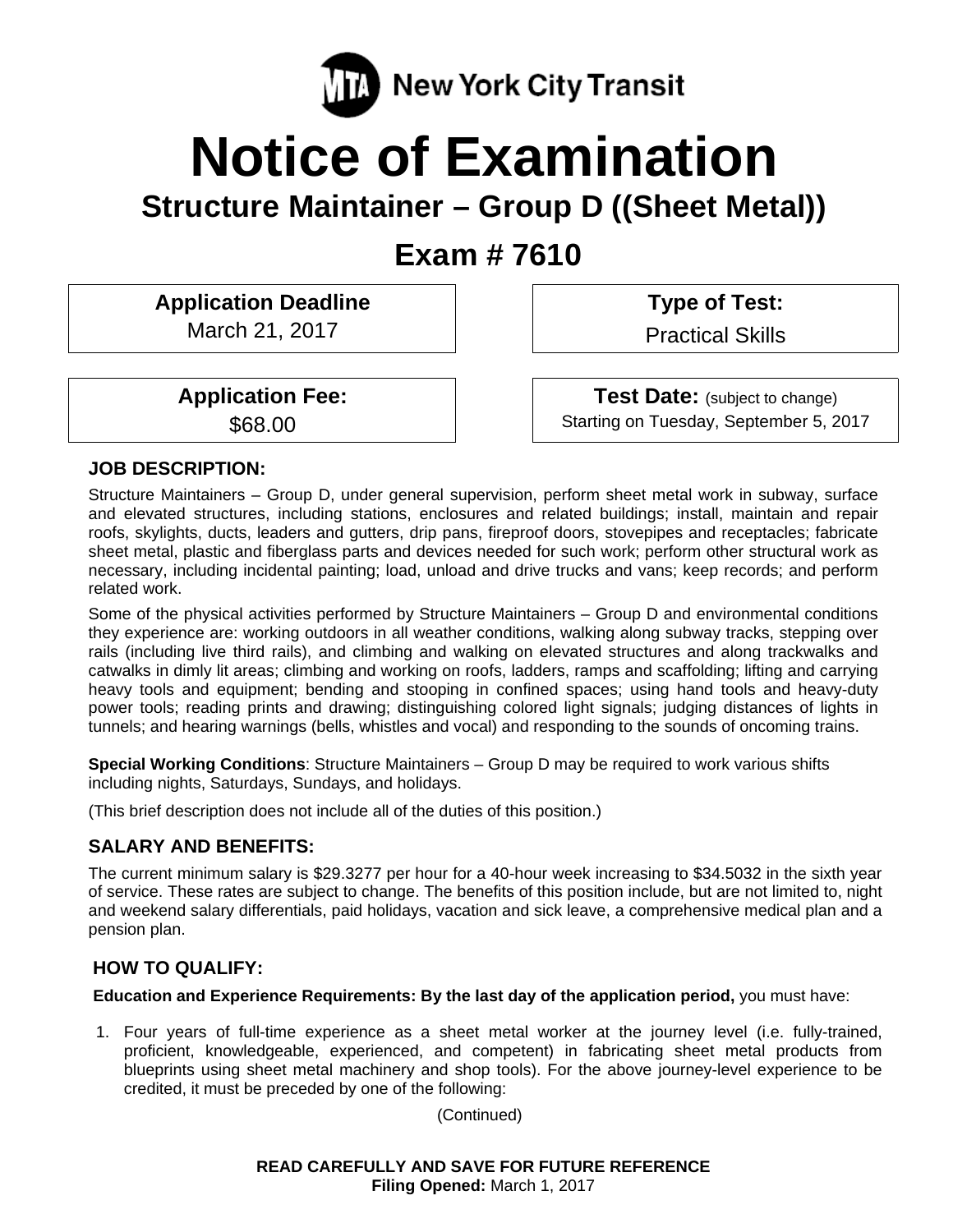## **HOW TO QUALIFY** (Continued)

- A. Two years of full-time experience as a helper, apprentice or trainee performing or assisting in the work described above; or
- B. Graduation from a vocational high school with a major course of study in sheet metal work or a closely related field; or
- C. Graduation from a trade school or technical school approved by a state's Department of Education or recognized accrediting organization, with a major course of study in sheet metal work, or a closely related field totaling 600 hours; or
- D. An Associate degree or higher in sheet metal work, or a closely related field, from an accredited college or university; or
- 2. Satisfactory completion of a four-year, full-time apprenticeship in the sheet metal trade recognized by the New York State Department of Labor, the U.S. Department of Labor or any state apprenticeship council which is recognized by the U.S. Department of Labor.

 Vocational high school, technical school or trade school education must be approved by a State's Department of Education or a recognized accrediting organization. College education must be from an accredited college or university, accredited by regional, national, professional or specialized agencies recognized as accrediting bodies by the U.S. Secretary of Education, and by the Council for Higher Education Accreditation (CHEA);

You are responsible for determining whether or not you meet the qualification requirements for this examination prior to submitting your application. If you are marked "Not Qualified," your application fee will not be refunded and you will not receive a score. Qualifying part-time experience will be credited on a pro-rated basis.

## **REQUIREMENTS TO BE APPOINTED:**

**Driver License Requirement:** At the time of appointment, you must possess a motor vehicle driver license valid in the state of New York with no disqualifying restrictions that would preclude the performance of the duties of this title. If you have serious moving violations, license suspension or an accident record, you may be disqualified. This license must be maintained for the duration of your employment in this title.

**Drug Screening Requirement:** You must pass a drug screening in order to be appointed, and, if appointed, you will be subject to random drug and alcohol tests for the duration of your employment. Additionally, if you have tested positive on a drug or alcohol test or had a refusal to test during pre-employment or while employed by a Federal D.O.T – regulated employer during the applicable period, you must have completed the Substance Abuse Professional (SAP) process required by federal law in order to be appointed to this safety-sensitive position.

**Residency:** New York City residency is not required for this position.

**English Requirement:** You must be able to understand and be understood in English.

**Proof of Identity:** Under the Immigration and Reform Control Act of 1986, you must be able to prove your identity and your right to obtain employment in the United States prior to employment with MTA New York City Transit.

#### **HOW TO OBTAIN AN APPLICATION:**

During the application period, you may obtain an application for this examination online at http://mta.info/nyct/hr/appexam.htm or in person at the MTA New York City Transit Exam Information Center as indicated below.

(Continued)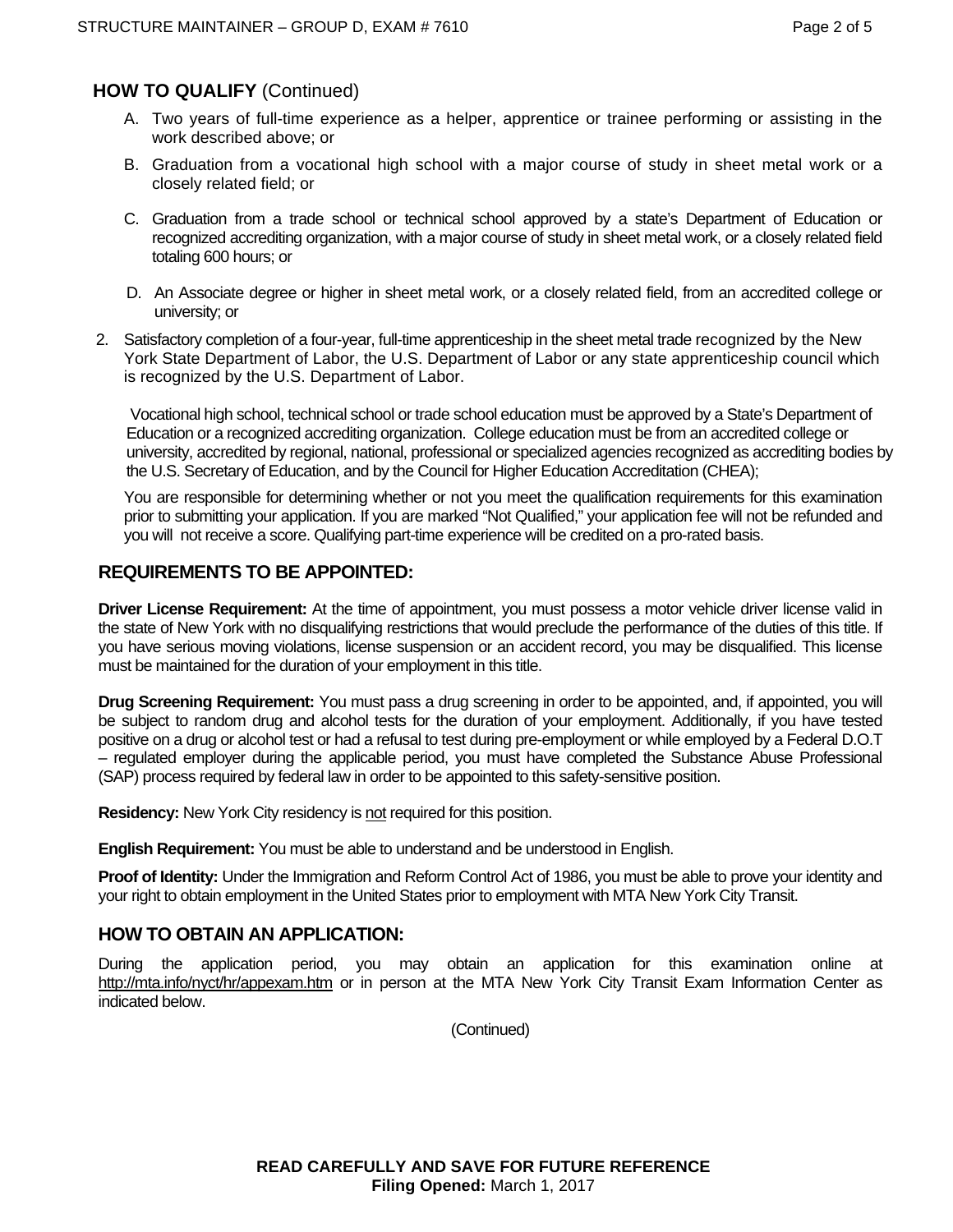## **HOW TO OBTAIN AN APPLICATION** (Continued)

**MTA New York City Transit Exam Information Center:** Open Monday through Friday, from 9 AM to 3 PM, in the lobby at 180 Livingston Street, Brooklyn, New York. Directions: take the A, C, F or R trains to the Jay Street-Metro Tech Station, or the 2 or the 3 train to the Hoyt Street Station.

## **REQUIRED FORMS:**

- 1. **Application:** Make sure that you follow all instructions included with your application, including payment of fee. Save a copy of the instructions or take screenshots for future reference.
- 2. **Education and Experience Test Paper:** Write your social security number in the box at the top of each page, and the examination title and number in the box provided. This form must be filled out completely and in detail for you to receive a proper rating. Keep a copy of your completed *Education and Experience Test Paper* for your records.
- 3. **Foreign Education Fact Sheet (Required only if you need credit for your foreign education to meet the education and experience requirements):** If you are educated outside the United States, you must have your foreign education evaluated to determine its equivalence to education obtained in the United States. The services that are approved to make this evaluation are listed on the Foreign Education Fact Sheet included with your application packet. When you contact the evaluation service, ask for a "document by document" (general) evaluation of your foreign education.

## **HOW TO SUBMIT AN APPLICATION AND PAY THE APPLICATION FEE:**

If you believe you meet the requirements in the "How to Qualify" section, you must apply by mail. MTA New York City Transit will **not** accept *applications* in person.

#### **Applications by Mail must:**

- 1. Include all of the required forms, as indicated in the *Required Forms* section above.
- 2. Be postmarked by the last day of the application period.
- 3. Be mailed to the address in the *Correspondence Section* of this notice.
- 4. Include the appropriate fee in the form of a money order.

#### **The Money Order (Postal Money Order Preferred) must:**

- 1. Be made payable to MTA New York City Transit.
- 2. Be valid for one year.
- 3. Have the following information written on it: your name, home address, the last four digits of your social security number, and the exam title and exam number.

Cash and personal checks will **not** be accepted.

Save your money order receipt for future reference and proof of filing an *Application*.

**Application Fee:** This fee is generally non-refundable. Under special circumstances, you may be entitled to a refund. You should refer to the Department of Citywide Administrative Services (DCAS) Exam Regulations to determine if you are entitled to a refund prior to requesting one. You can refer to the bottom of the last page of this Notice of Examination for instructions on how to obtain a copy of the DCAS Exam Regulations.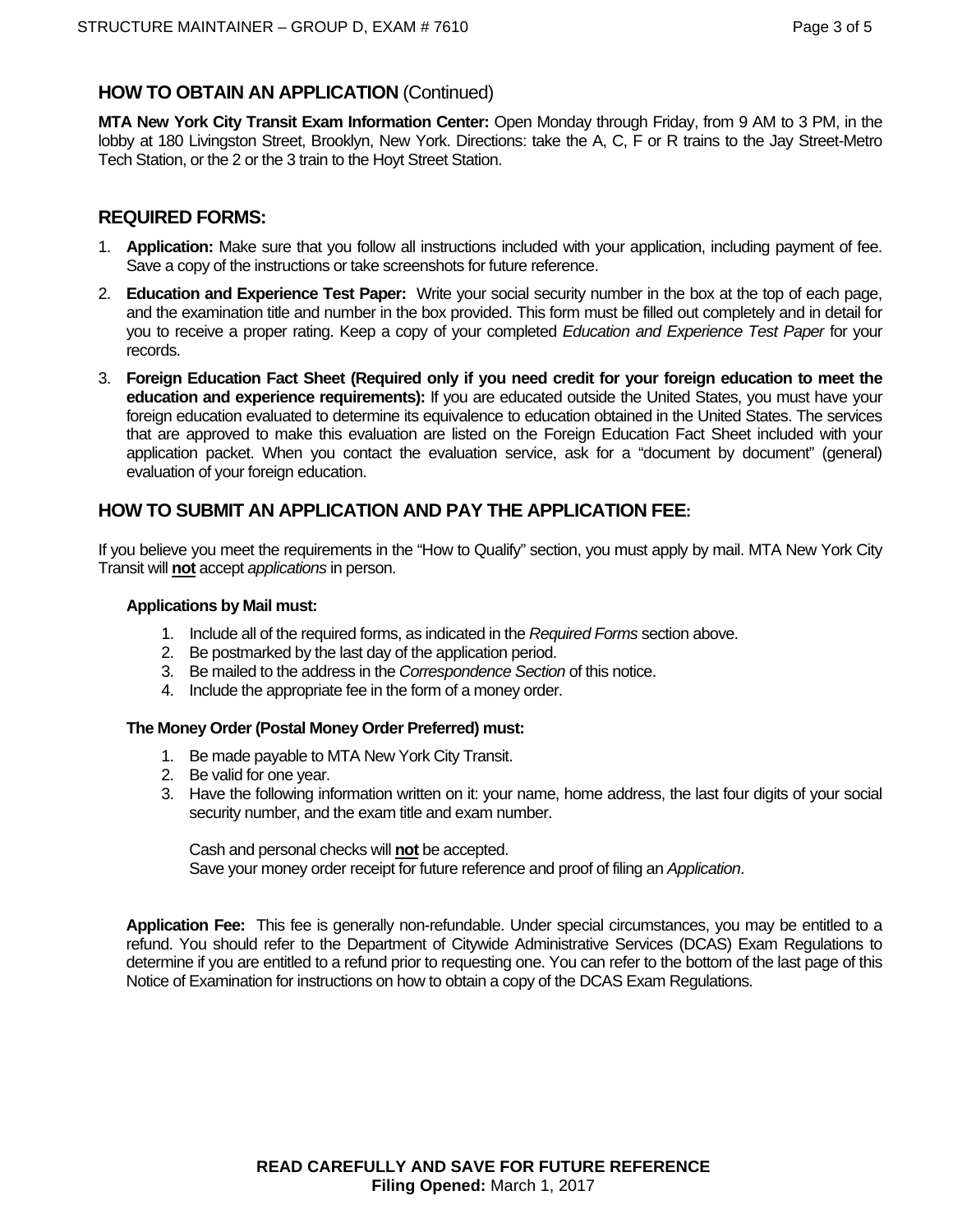#### **HOW TO SUBMIT AN APPLICATION WHEN REQUESTING A FEE WAIVER:**

Applicants who would like to request a Fee Waiver must obtain an application in person at the MTA Exam Information Center as indicated above and must submit the application and required forms by mail to the address in the Correspondence section below **by the last day of the application period**.

MTA New York City Transit will not accept applications in person. Additional information on how to request an application fee waiver is available with the *Application*.

#### **ADMISSION LETTER OR NOT QUALIFIED LETTER:**

An *Admission Letter* or a *Not Qualified Letter* will be mailed to you about 10 days before the first date of the practical skills test. If you are qualified and do not receive an *Admission* letter at least 4 days before the first date of the practical skills test, you may obtain a duplicate letter at the MTA New York City Transit Exam Information Center. A paper copy of the *Admission letter* is your ticket for admission to the test.

## **THE TEST:**

You will be given a competitive practical skills test. You must achieve a score of at least 70% to pass this test. Your score on this test will determine your place on an eligible list.

 Veterans' or Disabled Veterans' Credit will be granted only to eligible passing candidates who request that such credit be applied. Veterans' or Disabled Veterans' Credit should be requested at the time of applying for the exam, but **must** be requested before the date the eligible list is established.

 The practical skills test may require you to perform tasks related to sheet metal work; tool selection and trade materials; safe and proper work practices; and other related areas.

#### **TEST ADMINISTRATION GUIDELINES:**

**Warning:** Simple calculators are permitted. You are not permitted to enter the test site with cellular phones, beepers, pagers, cameras, portable media players, or other electronic devices. Electronic devices with an alphabetic keyboard or with word processing or data recording capabilities, such as planners, organizers, etc. are prohibited. If you use any of these devices in the testing site building at any time before, during or after the practical skills test, you may not receive your test results, your test score may be nullified, and your application fee will not be refunded.

You may not have any other person, including children, present with you while you are being processed for or taking the test and no one may wait for you inside of the test site while you are taking the practical skills test.

**Leaving:** You must leave the test site once you finish the test. If you leave the test site after being fingerprinted but before finishing the test, you will not be permitted to re-enter. If you disregard this instruction and re-enter the test site, you may not receive your test results, your test score may be nullified, and your application fee will not be refunded.

**Required Identification:** You are required to bring (1) form of valid (non-expired) signature and photo-bearing identification to the test site for the competitive practical skills test. The name that was used to apply for the exam must match the first and last name on the photo ID. A list of acceptable identification documents is provided below. If you do not have an acceptable ID, you may be barred from testing. Acceptable forms of identification (you must bring one) are as follows: State issued driver license, State issued identification card, US Government issued Alien Registration Card, US Government issued Passport, US Government issued Military Identification Card Employer ID with photo, or student ID with photo.

#### **THE TEST RESULTS:**

If you meet the education and experience requirements and pass the competitive practical skills test, your name will be placed in final score order on an eligible list and you will be given a list number. You will be notified by mail of your test results. If you meet all the requirements and conditions, you will be considered for appointment when your name is reached on the eligible list.